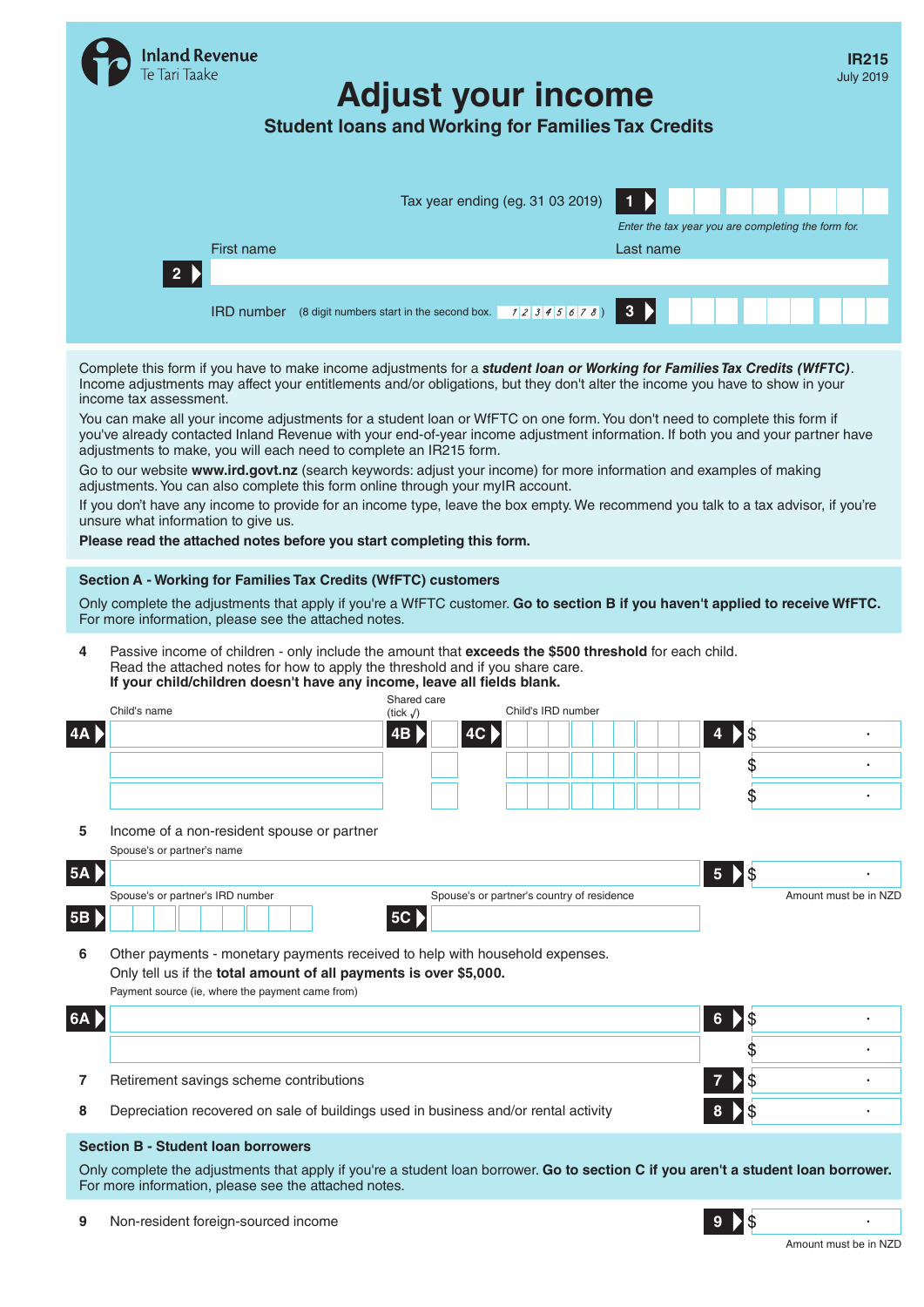# **Section C - All customers**

Only complete the adjustments that **apply to you. Go to section D if you don't have any adjustments to make.** For more information, please see the attached notes.

- **10** Distributions from trusts not beneficiary income **10**
- **11** Employer-provided motor vehicles when salary is exchanged for private use **11**
- **12** Vouchers and other short-term charge facilities provided by your employer, ie, business charge accounts and credit cards used for private purchases. A threshold applies, please see the attached notes for details.
- **13** Non-locked-in portfolio investment entities (PIE) **13**
- **14** Certain pensions and annuities show 50% of the amount received **14**
- **15** Distributions from retirement saving schemes or superannuation schemes **15**
- **16** Tax-exempt overseas pensions **16**
- **17** Tax-exempt income **17**
- **18** Income from a retirement savings or superannuation scheme PIE declared in your tax return **18**

## **Section D - Business activities**

The following adjustments apply if you are self-employed, are a settlor of a trust, or have investment or rental interests. **Only complete the adjustments that apply to you.** For more information, please see the attached notes.

- **19** Attributable trustee income **19**
- **20** Attributable fringe benefits **20**
- **21** Loss(es) that were offset against income from another activity **21**
- **22** Income equalisation main scheme deposits **22**

# **Income equalisation main scheme refunds**

- **23A** Working for Families Tax Credits customers show the income equalisation refund (less interest) for deposits made on or after 1 April 2011
- **23B** Student loan borrowers show the amount of income equalisation refund (less interest) for deposits made on or after 1 April 2014 **23B**
- **Attributed income of a major shareholder in a close company**
- **24** Company's net total income (gross income less expenses) for the company's income year **24**
- **25** Percentage of shares you held in the company on the last day of the company's income year **25 %**
- **26** Total dividends paid by the company for the company's income year **26**

# **Attributed dependent child/children's income of a major shareholder in a close company - Working for Families Tax Credit customers only**

- **27** Company's net total income (gross income less expenses) for the company's income year **27**
- **28** Percentage of shares your dependent child/children held in the company on the last day of the company's income year **<sup>28</sup> %**
- **29** Total dividends paid by the company for the company's income year **29**

# **We'll calculate your income adjustment for you**

| The information provided in this adjustment form<br>is true and correct. |           |      |  |
|--------------------------------------------------------------------------|-----------|------|--|
|                                                                          | Signature | Date |  |

Send your completed adjustment form to: Inland Revenue, PO Box 39090, Wellington Mail Centre, Lower Hutt 5045. **Keep a copy for your records.**

| $10\overline{\smash{\big)}\,}\$  |  |
|----------------------------------|--|
| $11$ $\overline{\phantom{1}}$ \$ |  |
| $12$ $\overline{\phantom{1}}$ \$ |  |

| 13 <sup>°</sup><br>$\dot{\mathcal{S}}$<br>Þ |                       |
|---------------------------------------------|-----------------------|
| 14<br>\$                                    |                       |
| 15 <sup>°</sup><br>\$                       |                       |
| 16 > \$                                     |                       |
|                                             | Amount must be in NZD |
| $17$ $\sqrt{$}$                             |                       |
| 18                                          |                       |



| 23A |  |
|-----|--|
| クマミ |  |

| $\mathcal{S}$<br>24 |      |
|---------------------|------|
| 25                  | $\%$ |
| $\mathcal{L}$<br>26 |      |

| \$<br>27 <sub>2</sub> |      |
|-----------------------|------|
| 28                    | $\%$ |
| 29                    |      |

|                                             | <b>RESET FORM</b> |
|---------------------------------------------|-------------------|
|                                             |                   |
| OFFICE USE ONLY 30 Correspondence indicator |                   |

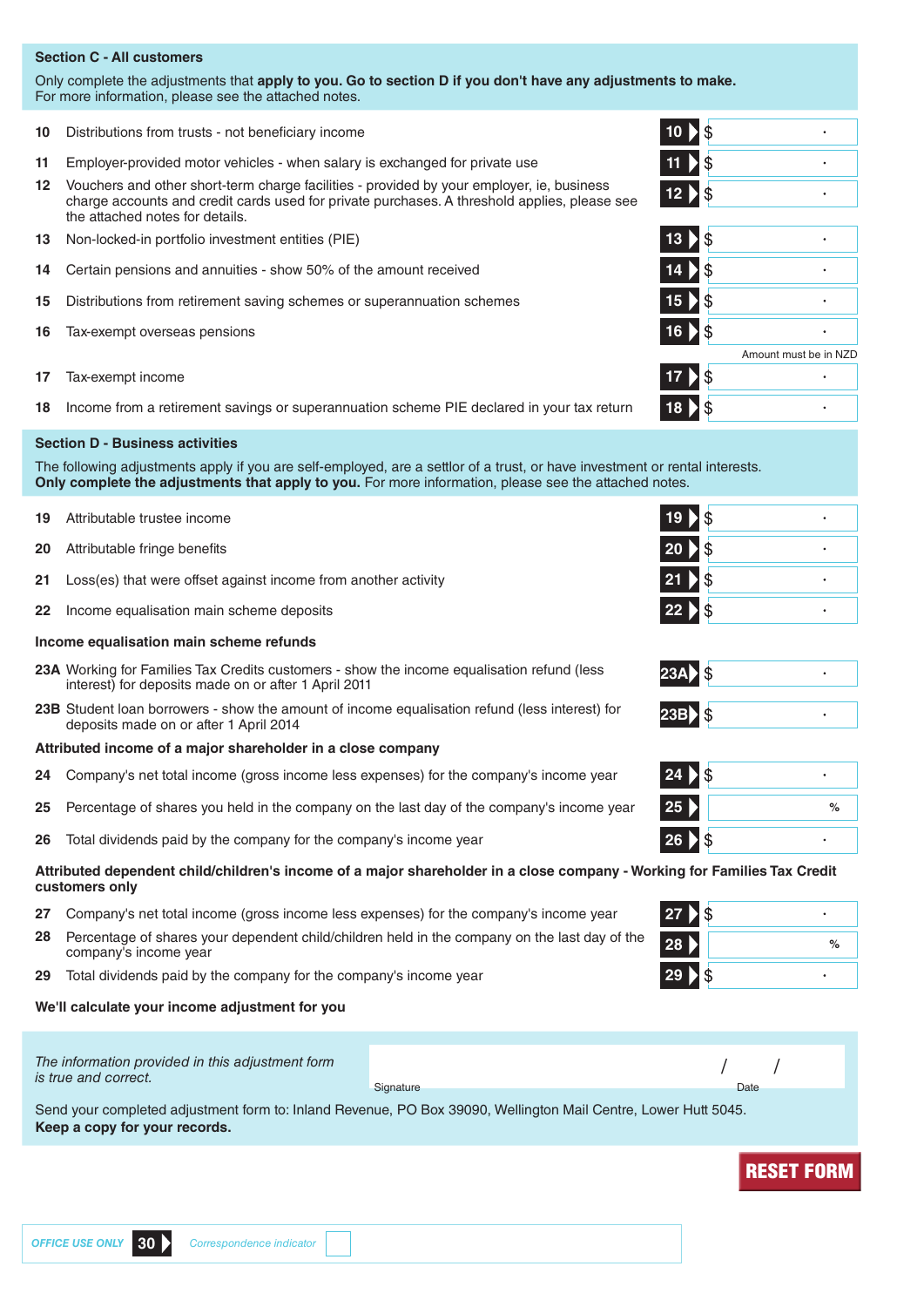# **Notes to help you complete the** *Adjust your income IR215* **form - 2015 onwards**

For more information and for assistance with completing the form for 2014 and prior years, go to **www.ird.govt.nz** (search keywords: adjust your income). **4 Passive income of children**

Passive income includes interest, dividends, beneficiary income and rents. For a complete list of income types, go to our website (search keywords: passive income of children). If your child/children received more than \$500 of passive income during the year, enter the amount over \$500 at Question 4. If you share care of a child/children, divide the amount above \$500 equally between yourself and the other caregiver(s).

*Example: Mary is the principal caregiver for two children, Jane and Mark, and receives WfFTC. Jane receives \$900 interest and Mark receives \$200 interest. Mary will have to add the amount over \$500 (\$400) of Jane's interest to her family income for WfFTC. Because Mark's interest is under \$500, Mary doesn't need to tell us about it.*

#### **5 Income of non-resident spouse**

If your spouse, civil union or de facto partner isn't a New Zealand tax resident, we require their foreign-sourced income to be included as part of your family income for WfFTC. Enter the total amount of their income, in NZ dollars, in Question 5. We may ask you to confirm details of their income.

If you need more information about tax residency in New Zealand, please go to our website (search keywords: tax residency).

# **6 Other payments - monetary payments received to help with household expenses**

You and your spouse or partner may receive monetary payments from another person or entity to help out with your family's household expenses. If these payments add up to more than \$5,000 in a year, you need to tell us.

*Example: Jill's parents give her \$100 a week towards her mortgage payments. The total amount over the year is \$5,200. Because it's over \$5,000, Jill enters \$5,200 at Question 6. If the amount Jill received was \$5,000 or less, Jill would leave Question 6 blank.*

Other payments are extra payments you generally receive from family or friends, to help with mortgage or other household expenses, eg, payments towards groceries, power or phone bills. It's not your income, which you pay tax on. They can be paid to you or direct to a bank, service provider or agency on your behalf.

#### **7 Retirement savings scheme contributions**

If a contribution is made to your retirement savings scheme on your behalf from which retirement scheme contribution tax has been withheld and you included that contribution in your tax return, enter the amount at Question 7. This may alter your WfFTC entitlement.

#### **8 Depreciation recovered on sale of building used in businessand/or rental activity**

If you sold a building in the past year, show the amount of depreciation you've claimed for it in income years before 2004, unless the business income was a loss in the year the depreciation was claimed.

*Example: In this tax year Ben sold his commercial rental property. He recovered \$100,000 depreciation from the sale.*

Ben claimed \$60,000 depreciation in 2003 and earlier tax year's, and \$40,000 between 2004 and 2011. He can adjust this years Working for Families *income by \$60,000 for the depreciation he claimed before 2004. Ben enters \$60,000 at Question 8.*

#### **9 Non-resident foreign-sourced income**

If you're a non-resident student loan borrower, but you're considered to be physically present in New Zealand for student loan purposes, we need to know your foreign-sourced income at Question 9.

*Example: Sarah is a student loan borrower who earned \$27,000 working overseas. Because we approved her application to be treated as physically present in New Zealand, Sarah must tell us about her overseas earnings.*

### **10 Distributions from a trust - not beneficiary income**

If you received a distribution from a trust that wasn't beneficiary income, and you are not the settlor of the trust, it generally counts as income for student loans and WfFTC. Include the distribution at Question 10.

*Example: Matt is a beneficiary of a family trust that has a cash PIE investment. He receives a \$2,000 distribution which he doesn't need to include in his tax return because the trust income was not taxable. Matt will have to include an adjustment for \$2,000 for his student loan and WfFTC income by entering \$2,000 at Question 10.*

# **11 Employer-provided motor vehicles - when salary is exchanged for private use**

If you agreed to a lower salary in exchange for private use of an employer-provided motor vehicle, we consider the amount of salary you would have received without this arrangement as income for student loan and WfFTC purposes. Include the amount exchanged at Question 11.

Don't include the value if the use of the vehicle is just part of the job.

*Example: Erin's employer offered her use of the work car and a \$50,000 salary or a \$58,000 salary and no private use of the work car. Erin chose to have use of the work car instead of the additional \$8,000 salary, so she includes this as income for student loans and WfFTC.*

#### **12 Vouchers and other short-term charge facilities - provided by your employer**

If your employer provides a short-term charge facility, eg, a pre-loaded gift card, voucher, charge account or company credit card for your own use, we may consider the amount to be part of your income for student loans and WfFTC. It depends on the total value for the year.

You only need to tell us if the total amount of all cards, accounts and vouchers goes over the smaller of the following thresholds:

- \$1,200 if your salary or wages are \$24,000 or more
- 5% of your salary or wages if you earn less than \$24,000 a year.

If above the threshold, you'll also need to add the FBT your employer(s) pay on this benefit.



## **13 Non-locked-in portfolio investment entities (PIE)**

Enter the amount of:

- income attributed from a PIE that gives you ready access to your investment (eg, a cash PIE, on-call PIE, PIE term deposit), or
- dividends from listed PIEs, that you haven't declared in your income tax assessment.

Don't include KiwiSaver or any other locked-in super funds.

### **14 Certain pensions and annuities**

Enter 50% of the amount of tax-exempt annuities (a fixed figure that provides income) from life insurance policies and/or a pension from a superannuation fund you received in the tax year. Don't include NZ Super paid by Work and Income.

#### **15 Distributions from retirement saving schemes or superannuation schemes**

#### **Retirement savings schemes**

If you receive a distribution from a retirement savings scheme before you retire, you need to include it as part of your income for student loans and WfFTC if: • retirement scheme contribution tax was withheld from the contributions to the scheme, and

• you weren't eligible for NZ Super when you received the distribution.

#### **Superannuation schemes**

A distribution from a superannuation scheme is treated as income for student loans and WfFTC if:

- the distribution wasn't from a KiwiSaver scheme or complying superannuation fund
- your employer made contributions in the tax year you received the distribution, or in either of the two previous years.

You'll only need to include it if:

- the distribution wasn't made because you retired, and
- you continued to work for the employer for at least one month after you received the distribution.

You don't need to include any distribution of contributions that you made for either schemes.